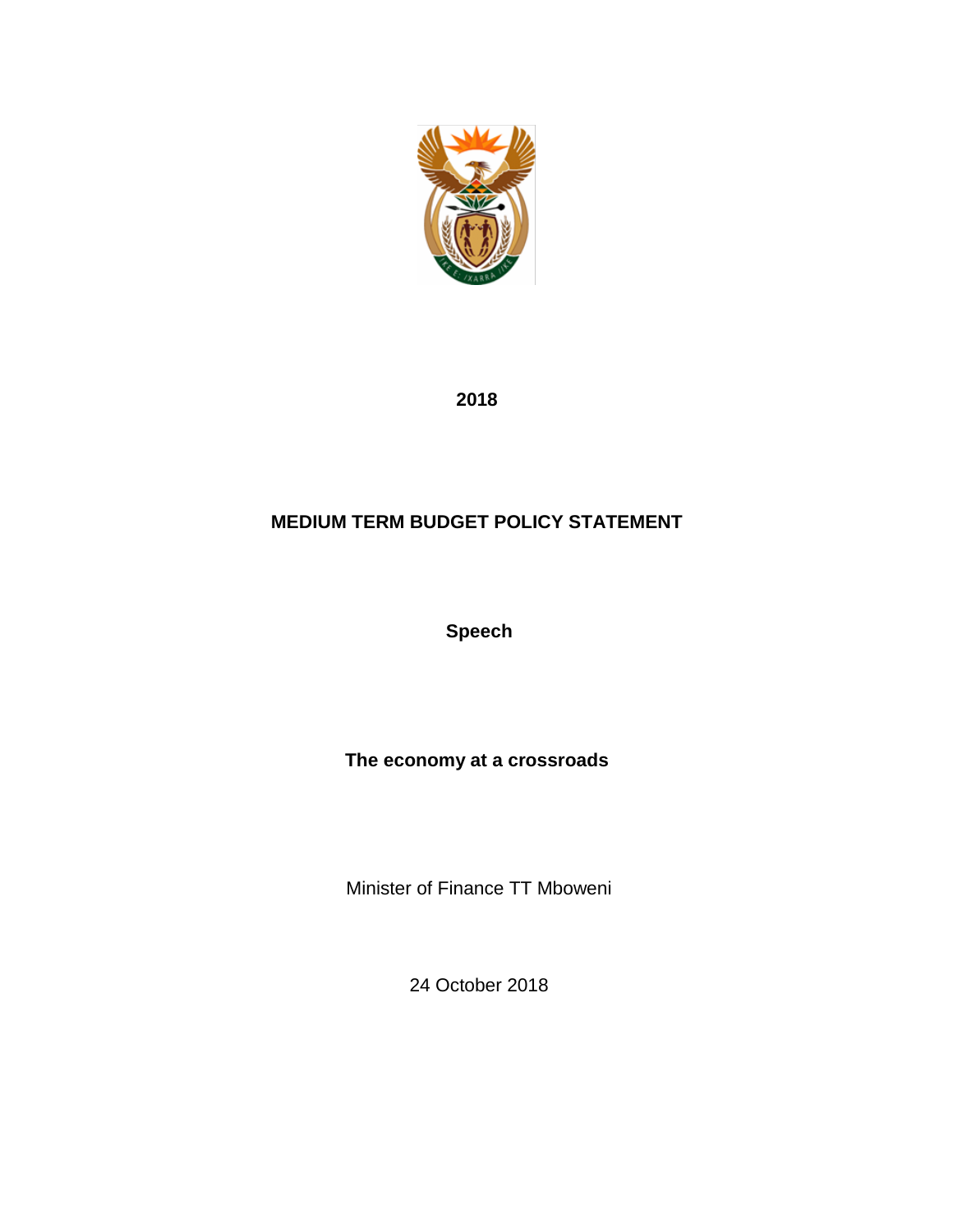## 2018 Medium Term Budget Policy Statement Speech **Check against delivery**

Madam Speaker President of the Republic Deputy President Cabinet Colleagues and Deputy Ministers Deputy Speaker Governor of the South African Reserve Bank Leaders of all political parties MECs for Finance Representatives of organised business and labour Civil society and faith community leaders Honourable Members Directors-General of the National Treasury and other departments Acting Commissioner of SARS

## Fellow South Africans

It is my singular honour and privilege to table the twenty second Medium Term Budget Policy Statement for consideration of the House and of all South Africans.

Today I also table:

- 1. The Division of Revenue Amendment Bill,
- 2. The Adjustments Appropriation Bill,
- 3. The Special Appropriation Bill,
- 4. The Rates and Monetary Amounts and Amendment of Revenue Laws Bill,
- 5. The Taxation Laws Amendment Bill,
- 6. The Tax Administration Laws Amendment Bill, and finally,
- 7. The 2018 Adjusted Estimates of National Expenditure.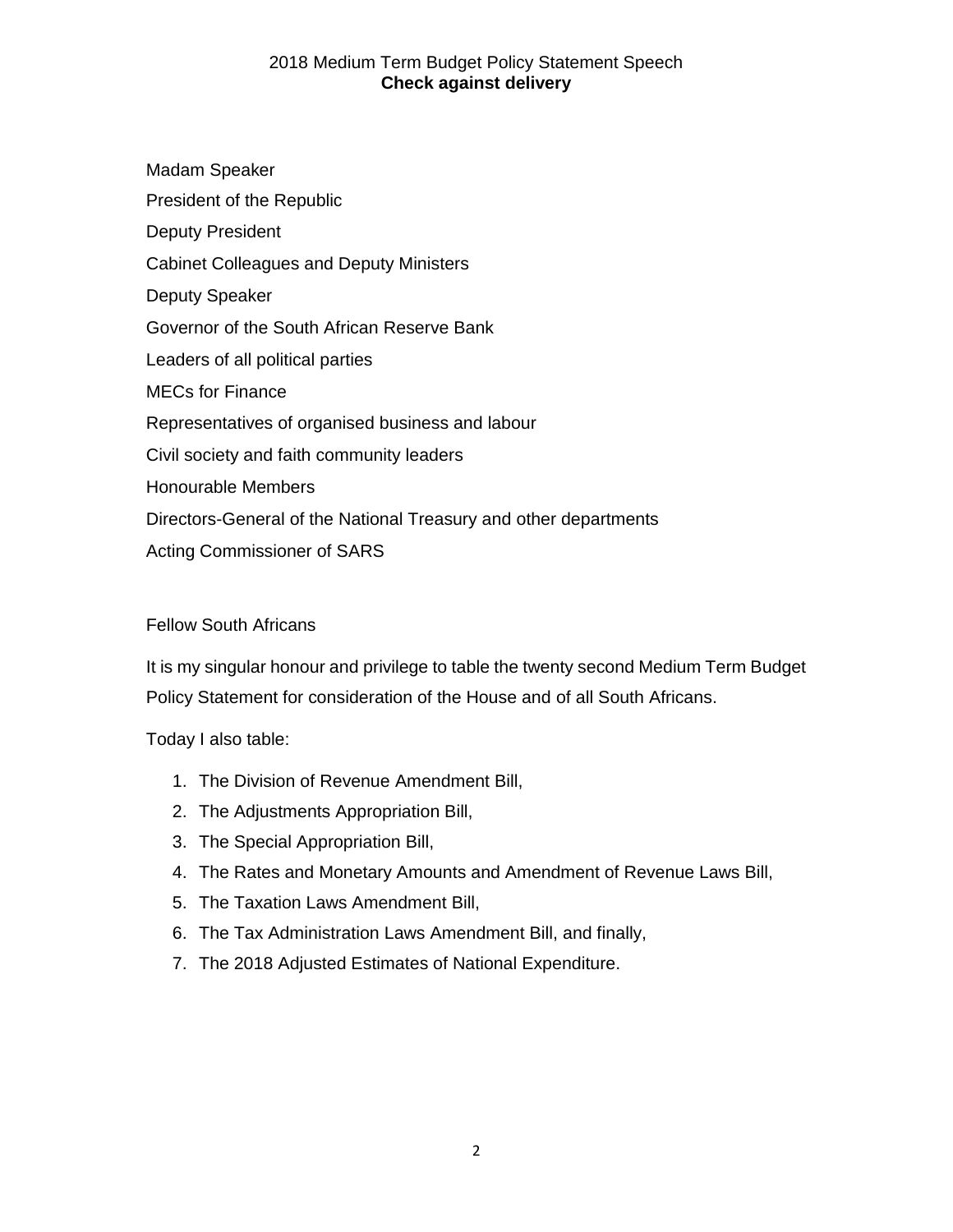#### Madam Speaker

In *A Tale of Two Cities*, Charles Dickens opens with:

*"It was the best of times, it was the worst of times, it was the age of wisdom, it*  was the age of foolishness, it was the epoch of belief, it was the epoch of *incredulity… we were all going direct to Heaven, we were all going direct the other way..."*

So too is the present time. As a country, we stand at a crossroads. We can choose a path of hope; or a path of despair. We can go directly to Heaven, or as Dickens so politely puts it, we can go the other way.

For ordinary South Africans, it has become a difficult time. Administered prices, such as electricity and fuel, have risen. Unemployment is unacceptably high. Poor services and corruption have hit the poor the hardest.

Under the leadership of our President, and much like the central character in A *Tale of Two Cities*, we have, as a country, chosen the difficult path of redemption.

The Medium-Term Budget Policy Statement is a central part of our planning as a country. It is designed to outline how we spend scarce resources for the benefit of all South Africans.

This Policy Statement provides us with an opportunity to take stock of the strides we have taken in the year. We do this in a data driven way, providing credible evidence to judge our collective performance as a society.

However, it is more than a set of numbers, reams of data, charts, graphs or words. Our performance should be measured by whether people are gainfully employed, whether our children are learning in decent schools, and whether we have health care facilities that are up to standard.

The Medium-Term Budget Policy Statement is an opportunity to restore trust between government and society. South Africans correctly expect more from their government. They are right to expect that their money is spent wisely and productively, and goes to meeting their basic needs.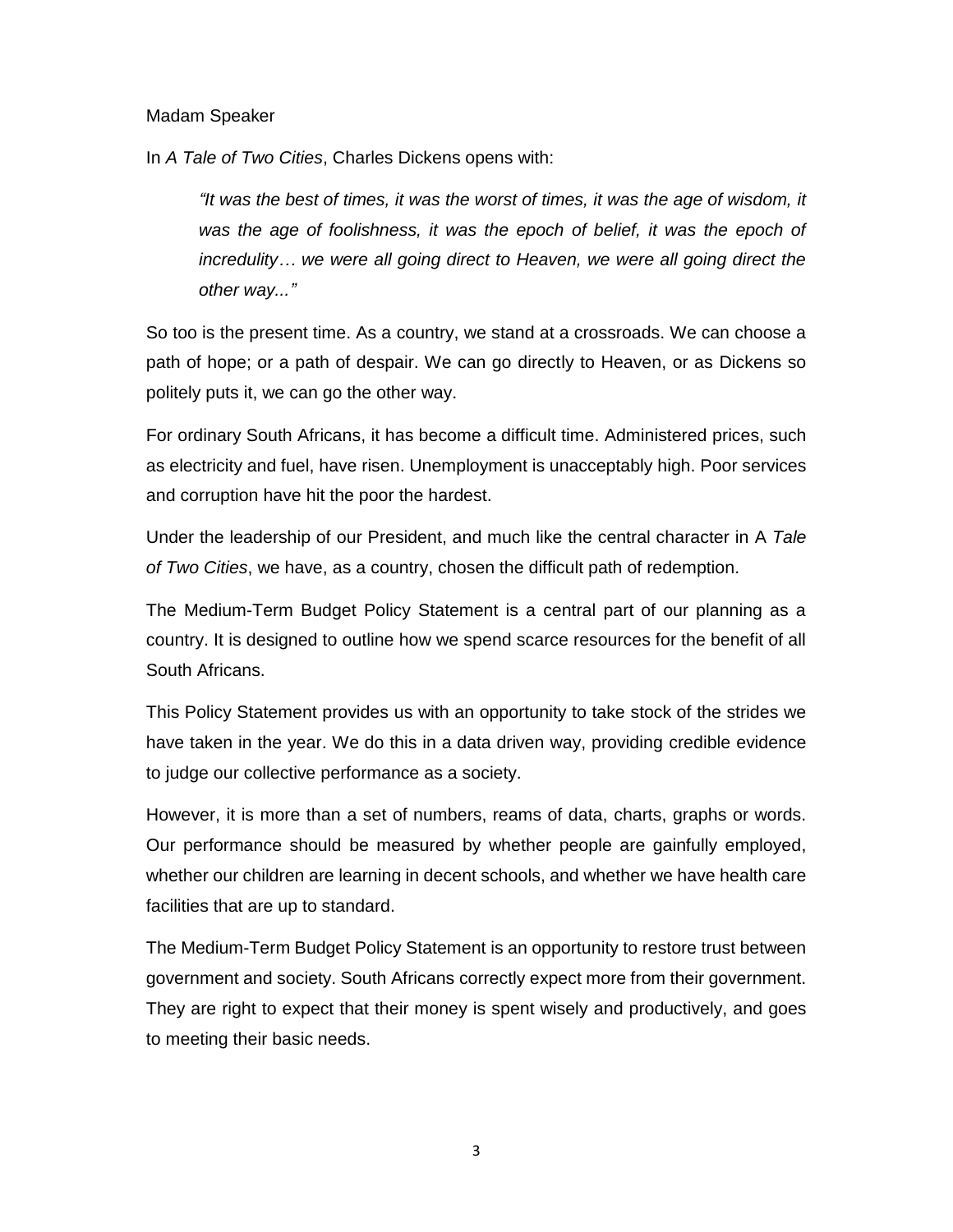The 2018 Policy Statement is built on a strong conviction that South Africa can be renewed. It reinforces our commitment to the National Development Plan. It articulates the President's vision of *Thuma Mina.* 

Together, as a country, we can rebuild and recast our future.

We are at a crossroads. This Policy Statement highlights the difficult economic and fiscal choices confronting us over the medium term.

We must choose a path that takes us to faster and more inclusive economic growth and strengthens private and public sector investment.

We must choose a path that stabilises and reduces the national debt. We cannot continue to borrow at this rate.

We must choose to reduce the structural deficit, especially the consistently high growth in the real public sector wage bill. New fiscal anchors may be required to ensure sustainability, in addition to the expenditure ceiling.

We must choose public sector investment over consumption.

Reconfiguring our state-owned companies requires us to take a hard look at how they operate. Our current challenges with state-owned companies present an opportunity to demolish the walls that exist between the private and public sectors.

Along with other key economic institutions, we will urgently fix the South African Revenue Service. It is a matter of public record that the capacity of SARS has been weakened. It is in this context that the SARS leadership team must be strengthened. The organisation has many talented and committed employees who want the organisation to succeed and who are working tirelessly to re-build trust.

#### **The global and domestic economic outlook**

Madam Speaker, I present this policy statement against the backdrop of a technical recession in South Africa. The economic expectations at the time of the Budget in February 2018 have not materialised. Since then, the risks to the global growth outlook have become more pronounced.

Rising interest rates in the United States of America and a stronger dollar reflect a strong US economy. In the medium term, strong US growth will support export growth.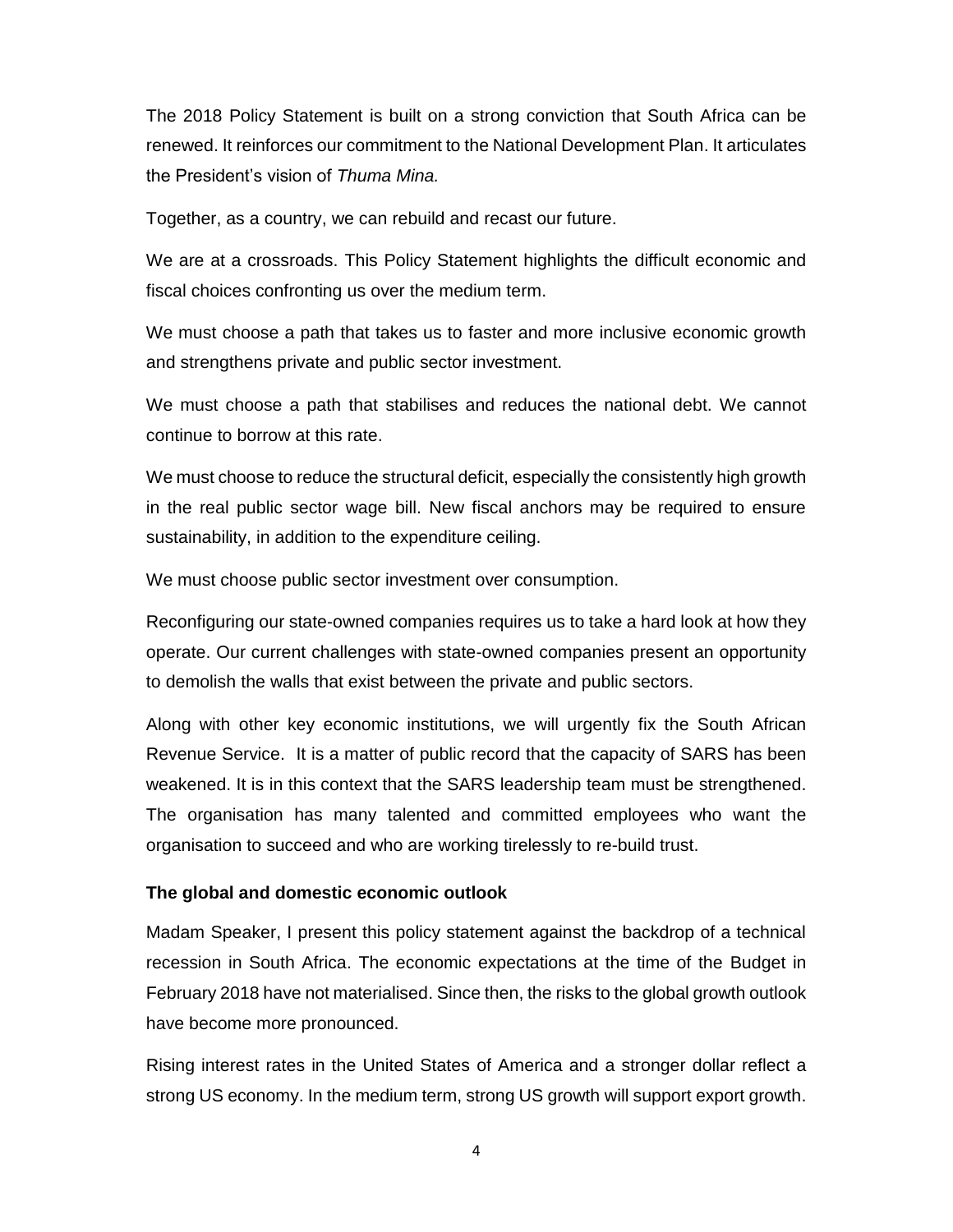But monetary policy normalisation has created turmoil in financial markets. Countries with large twin deficits and high levels of external debt – notably Turkey and Argentina – have experienced sharp currency depreciation, rising credit spreads and large capital outflows. In some cases, inappropriate policy responses have exacerbated market volatility.

Developing countries are now expected to grow by 4.7 per cent in 2018 and 2019. For 2018, South Africa's growth forecast has been revised down from 1.5 per cent to 0.7 per cent. Growth is expected to recover gradually to over 2 per cent in 2021 as confidence returns and investment gathers pace.

That said, any forecast is based on a set of current assumptions. In the documentation tabled today, we outline different scenarios including macroeconomic and fiscal risks.

### **Implementing measures to stimulate the economy**

The National Development Plan outlines our long-term vision. A core element of this vision is a commitment to strong, sustained and inclusive economic growth to sharply reduce unemployment, poverty and inequality.

During the first decade of our democracy, economic growth was closely linked with that of the rest of the world. Over the past decade, however, our growth has been significantly slower than our peers. With the right initiatives, we can once again recouple our growth performance with that of the global economy. Our growth agenda must raise potential output by boosting productivity, increasing competition and reducing the cost of doing business.

As a start, the President has announced five measures to stimulate the economy:

- 1. Implementation of growth-enhancing economic reforms
- 2. Reprioritisation of public spending to support growth and job creation
- 3. Enhancing infrastructure investment and establishing an Infrastructure Fund
- 4. Addressing urgent and pressing matters in education and health
- 5. Investing in municipal social infrastructure improvement

Allow me to take some time to expand on the various elements of the President's plan.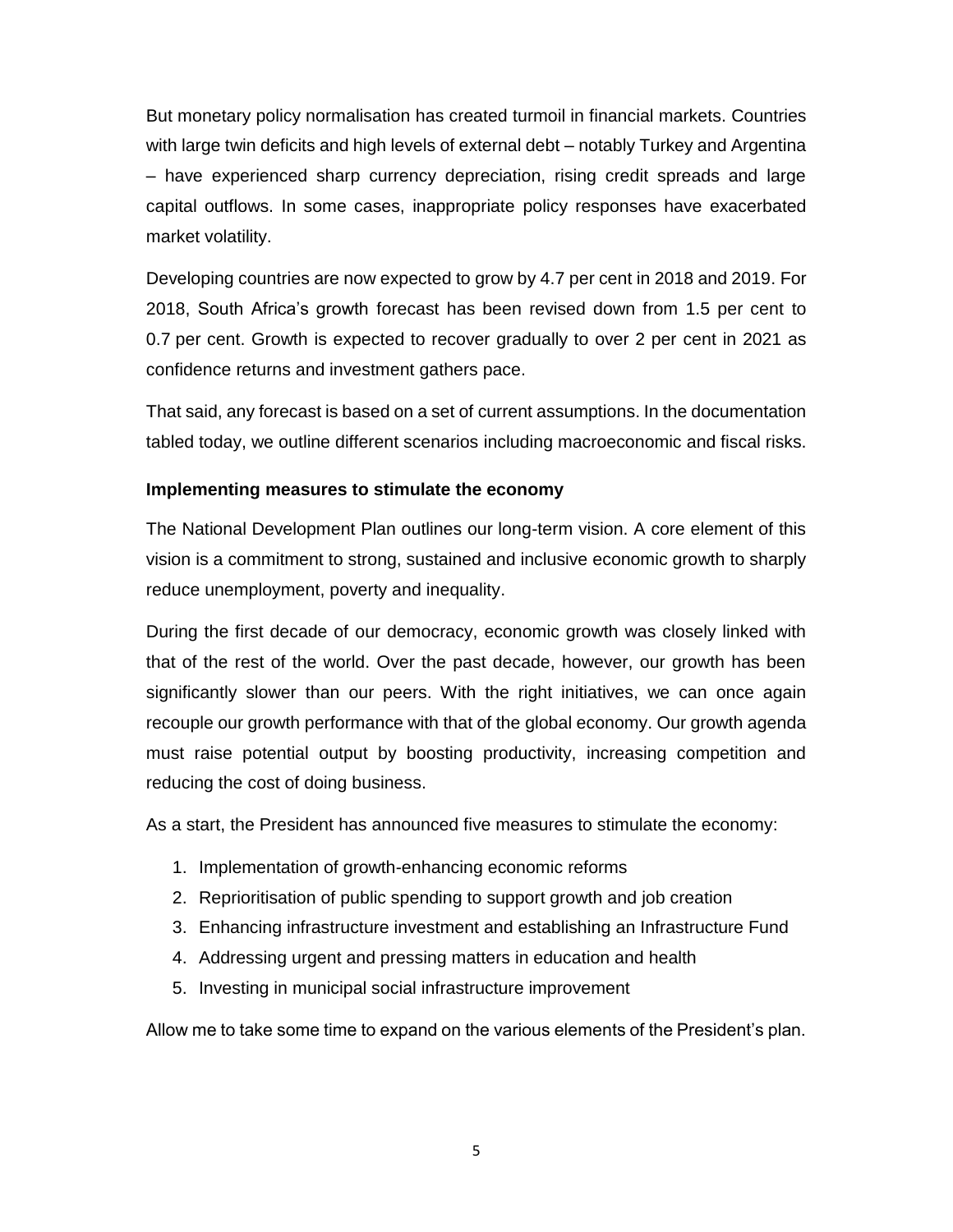#### *Growth-enhancing economic reforms*

The first element of the President's plan is to implement growth-enhancing economic reforms. Rebuilding confidence will unlock private sector investment. Investors are in it for the long run. They want to know that our policies are clear and consistent.

We must stop talking in contradictory terms.

The President has already taken the lead in rebuilding confidence by appointing a team of investment envoys. We look forward to the upcoming Investment Conference.

Already, in the mining sector, we have finalised the Mining Charter and we are withdrawing the Mineral and Petroleum Resources Development Amendment Bill.

Visa requirements will be eased to boost tourism. We will make it easier for people with skills to work in South Africa. Ten-year multiple-entry visas will be extended to several countries.

In telecommunications, the proposed policy for the licensing of high-demand spectrum has been gazetted. Frequencies to enable high speed internet will be auctioned early next year. Steps will be taken to reduce data costs and improve data quality.

Recently concluded power-purchase agreements will create an estimated 61 000 jobs and enable investment of R56 billion. Through the renewable energy IPPs, we have secured equity for local communities, who will receive about R29.3 billion in net dividend income over the life of the projects. For recently signed projects, 53 per cent is owned by South African shareholders while black shareholders own 34 per cent of the equity.

Restructuring of the electricity sector is underway. This must include a long-term plan to restructure Eskom and deal with its debt obligations. A review of the current Electricity Pricing Policy will form a part of this process.

We are building partnerships to find solutions to the development challenges faced by South Africa and the region. Partnerships are essential.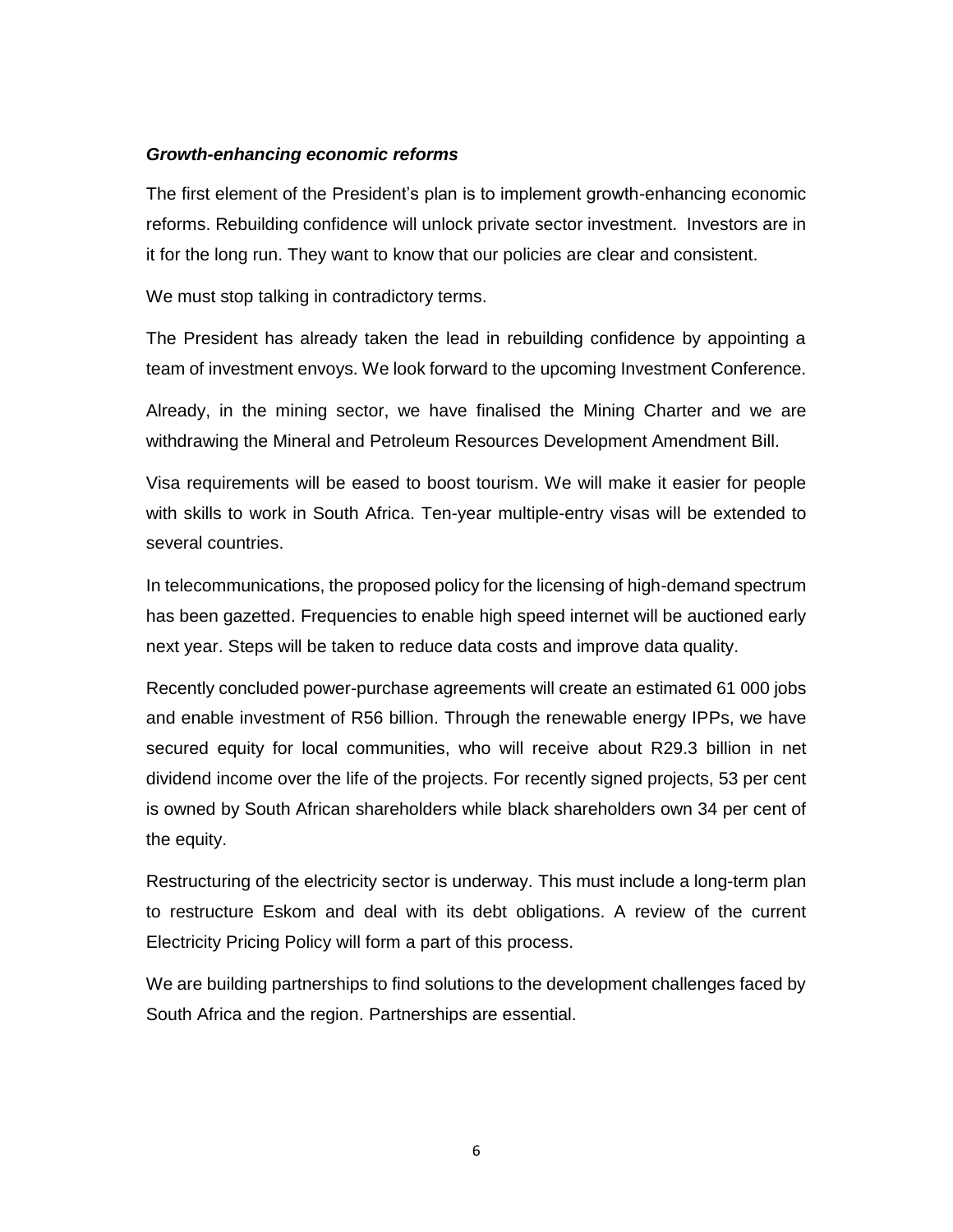- 1. The recent Jobs Summit brought together business, labour, community and government to leverage our collective strength towards the urgent need to protect and create jobs.
- 2. South Africa offers a strong investment value proposition. We have a highly diversified, open economy with an abundance of natural resources, an extensive and modern infrastructure network and sophisticated and deep financial markets. The upcoming investor conference will showcase these strengths to local and international investors.
- 3. We are upgrading the economic planning and coordinating capacity of the state. *Southern Africa – Towards Inclusive Economic Development* or SA-TIED is a programme with other government departments and international agencies to produce high-quality evidence-based policy research. We have already published 24 research papers in 2018. The programme will train young scholars and give government officials the opportunity to obtain their PhDs in Economics and related fields. Our ultimate aim is to improve the interface between cuttingedge research and policy formulation.

### *Reprioritisation of public spending to support growth and job creation*

The second element of the President's plan is about reprioritisation and more effective spending. Spending is projected to be R5.9 trillion over the medium term. Spending will still grow faster than inflation. This is a lot of money. We can do more with it.

We are proposing a combination of reprioritisation, changes to grant structures and in-year allocations amounting to more than R50 billion. Of this amount, reprioritisation of R15.9 billion goes towards infrastructure programmes, supporting industrialisation, and the Expanded Public Works Programme. An additional R16.5 billion of reprioritisation will be allocated to various programmes, including funding to restore capacity at the South African Revenue Service.

Agriculture will be an important driver of our economic recovery. The Land Bank will continue to support emerging farmers. Our reprioritisation efforts will support the Bank to conclude transactions worth R16.2 billion over the next 3 to 5 years that will create jobs in agriculture. A significant portion of the funding will go towards export-oriented crops that are highly labour intensive.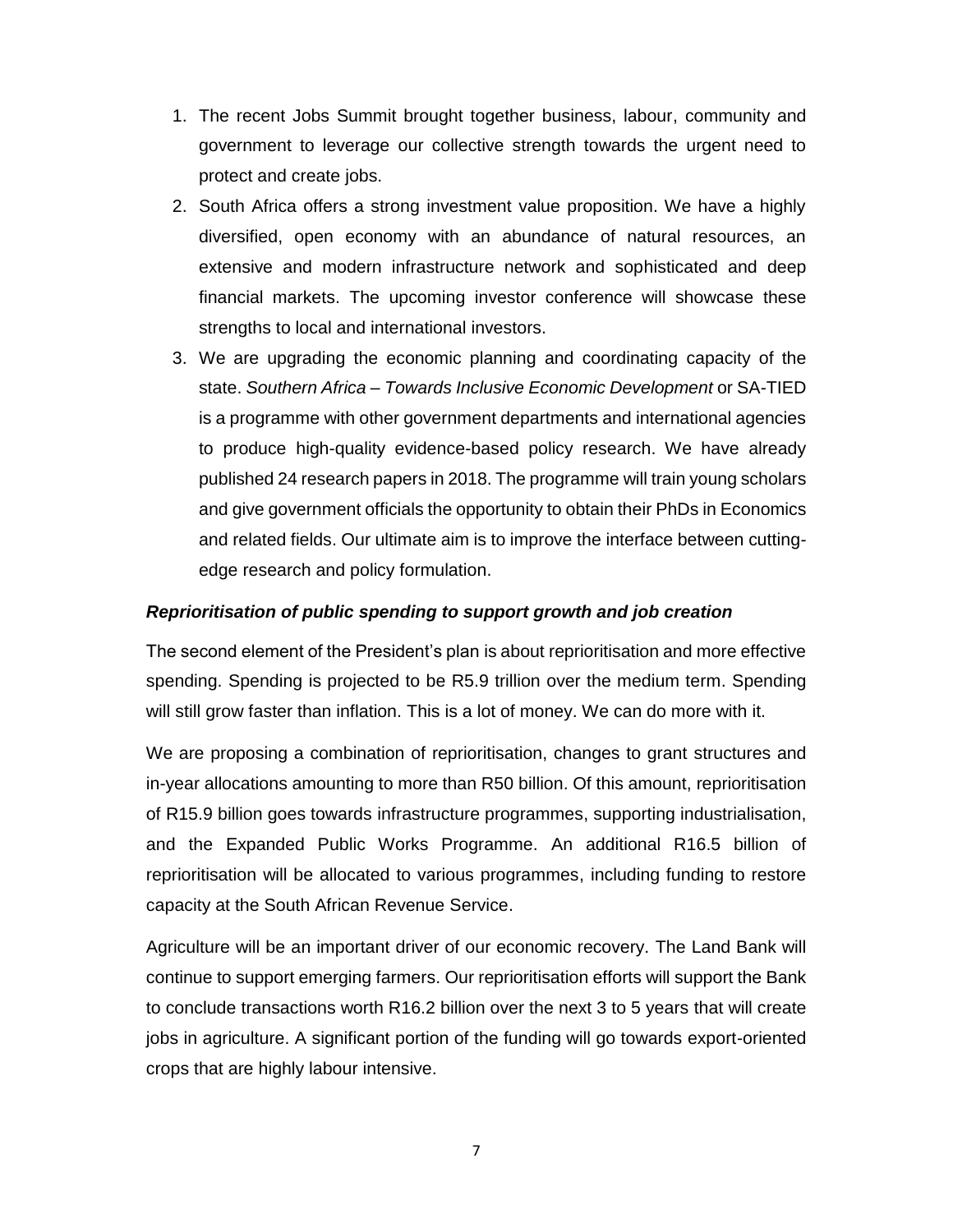Housing subsidies amounting to R1 billion will be centralised to help low- to middleincome households access affordable home loans, which will result in more South Africans acquiring their own homes.

We are determined to support greater economic development within our townships and countryside communities. Our spending on infrastructure aims to promote industrialisation across the country. We are spending R668 million over the mediumterm to revitalise government-owned industrial parks in township areas. So far, government has upgraded infrastructure at Vulindlela and Komani, both in the Eastern Cape, Botshabelo in the Free State, Seshego in Limpopo and Isithebe in KwaZulu-Natal.

Since 2011, municipalities have completed over 270 projects to the value of R3.7 billion funded through the Neighbourhood Development Partnership Grant. This has attracted over R8.7 billion of private investment in the township. In Tembisa in Ekurhuleni, public investment to the value of R125 million in roads and transport infrastructure has enabled access to social and economic facilities. The investment will attract an estimated R3.5 billion of additional public and private investment in commercial, retail and residential developments. In Msunduzi Municipality over R77 million in public investment in the Edendale Urban Hub has already attracted private and public sector investment in excess of R1 billion. We will continue to roll these out in other parts of the country.

The Giyani Water Project is plagued by malfeasance. It is a cesspool of corruption. The challenges range from a complete disregard for supply chain rules to poor contract management, resulting in irregular expenditure. It is clear that a new delivery and financing model is required to provide water services to communities. A key element of the new approach will be a stronger focus on project management and contract governance to ensure that projects, such as the Giyani Water Project, are fit for purpose and maximise value for money in the water sector. I have asked the Director-General of the National Treasury to work with the Department of Water and Sanitation to ensure that appropriate action is taken against all guilty officials implicated in the Auditor-General's report. The President has informed me that he will go to Giyani to see exactly what has happened and what needs to be done.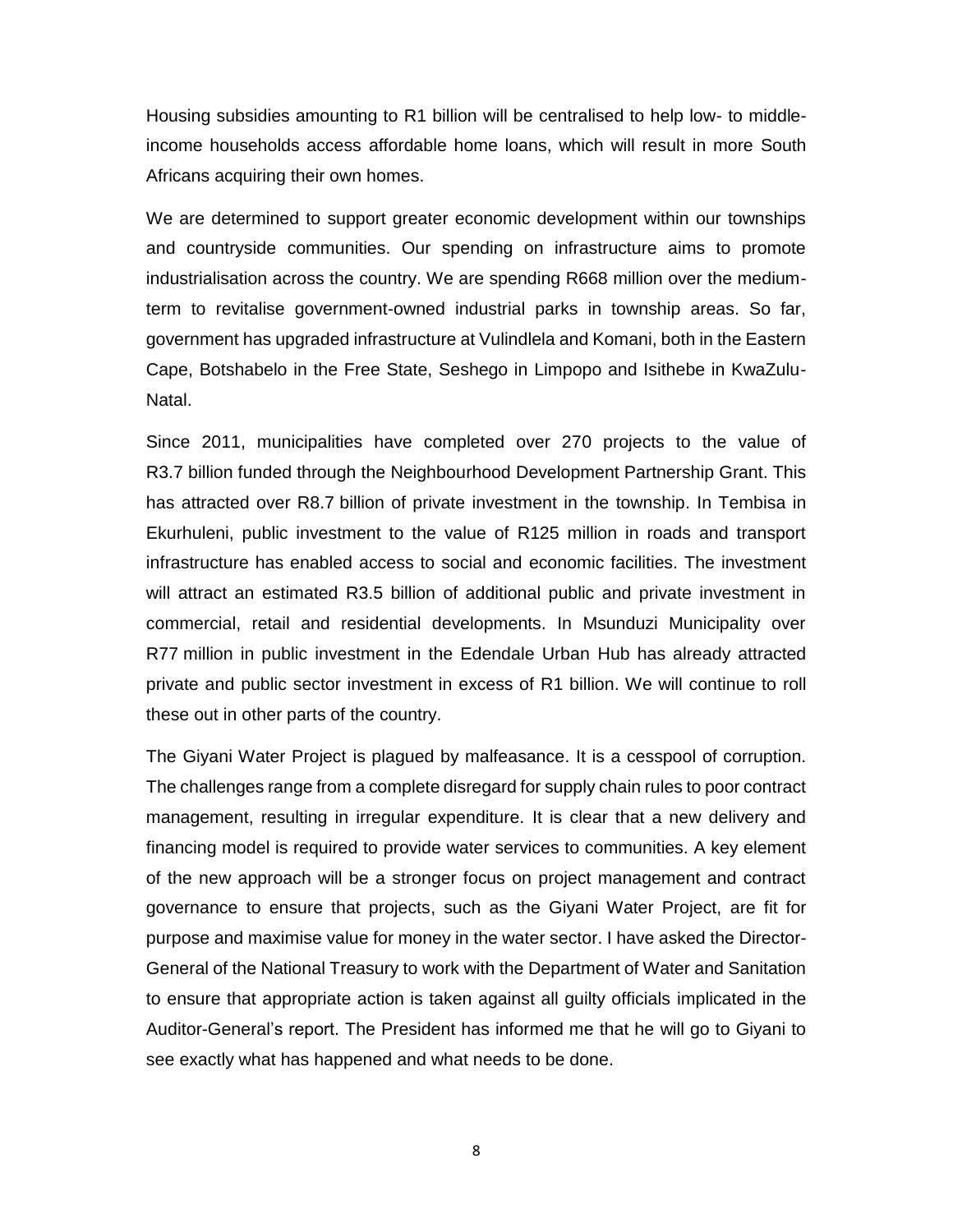We are dealing decisively and urgently with the water crisis in the Vaal River System. Our immediate focus is to mobilise short-term financing by reprioritising funds and increasing capacity. I have asked the President and the Minister of Defence for the military to assist with engineering and other expertise to resolve the crisis in the Vaal River System. I am happy to report that approval has been granted. The generals in charge have already started working on solutions.

Water is critical. Current water delivery models are not working in many cases and we need to consider new ideas and models.

Given the land transport intensity of our economy, it is vital that our road network supports growth and development. Over the medium term, funds are reprioritised to enable the strengthening and rehabilitation of the national non-toll road network, of which about 75 per cent is beyond its design life. But if we want a road transport infrastructure that works, we need to pay our tolls. Government remains committed to the user pay principle because it is the most efficient and effective way to ensure that the direct benefits of services are paid for by those who use them. We need to restore a culture of payment in this country to ensure the sustainability of our services and to give confidence to those institutions who invest in our bonds.

### *Establishing an infrastructure fund*

The third element of the President's plan is to improve government's approach to infrastructure investment and to establish an Infrastructure Fund.

Over the next three years, public infrastructure expenditure is estimated to be R855.2 billion, of which state-owned companies alone account for R370.2 billion. General government accounts for the remaining R485 billion, mainly in the form of conditional infrastructure grants.

Too many projects are poorly prepared. Too often, government spends money on infrastructure when it could be better and more effectively done by the private sector. The Development Bank of Southern Africa, the Government Technical Advisory Centre and the Presidential Infrastructure Coordinating Commission will receive R625 million to strengthen project preparation.

Development finance institutions, multilateral development banks and private banks have committed technical resources to help finance, plan and implement projects. We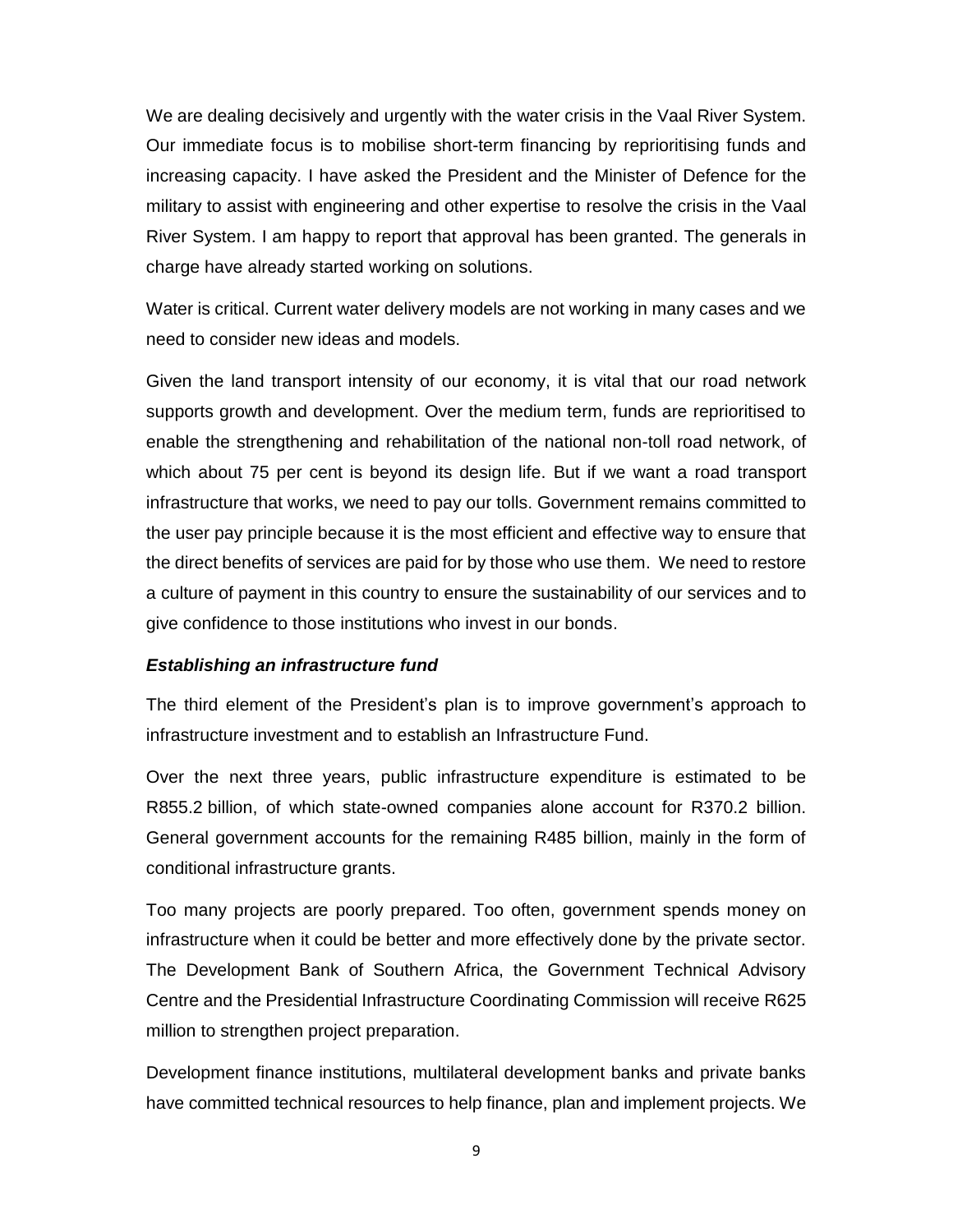will develop innovative finance solutions that combine capital from the public and private sectors.

Government will establish an execution unit made up of engineers, quantity surveyors, architects and other professionals to ensure that challenges in the Vaal River System and with the Giyani Water project are resolved. The execution unit will also advise government on new delivery and financing models to provide basic services to communities.

Government will develop a framework to help investors assess potential long-term returns on public infrastructure projects. We want to enable investment in public infrastructure by commercial banks, development finance institutions and pension funds. This will require both innovative financing mechanisms and accompanying regulatory reforms.

We have successfully partnered with the private sector in the past. The N3 highway between Johannesburg and Durban and the N1/N4 platinum highway were built and are operated and maintained by the private sector. For these projects to operate efficiently, we have service level agreements in place with our private sector partners. These kinds of partnerships will be accelerated.

### *Addressing urgent and pressing matters in education and health*

The fourth element of the President's plan is to address urgent and pressing matters in education and health.

The largest allocations in the medium-term are for education, health, social development and community development. Together, these four areas will receive more than 60 per cent of non-interest expenditure.

Nobody should learn in a school that is unsafe. Our children must have access to adequate sanitation. We have committed to eradicating pit latrines at schools. The President has directed that there is a plan to ensure that all schools have safe and appropriate sanitation.

We will ensure that female learners in schools have access to sanitary pads. Several provinces have already taken the lead in rolling out the provision of free sanitary pads in schools. Funds will be added to the provincial equitable share to enable provinces to progressively further this objective.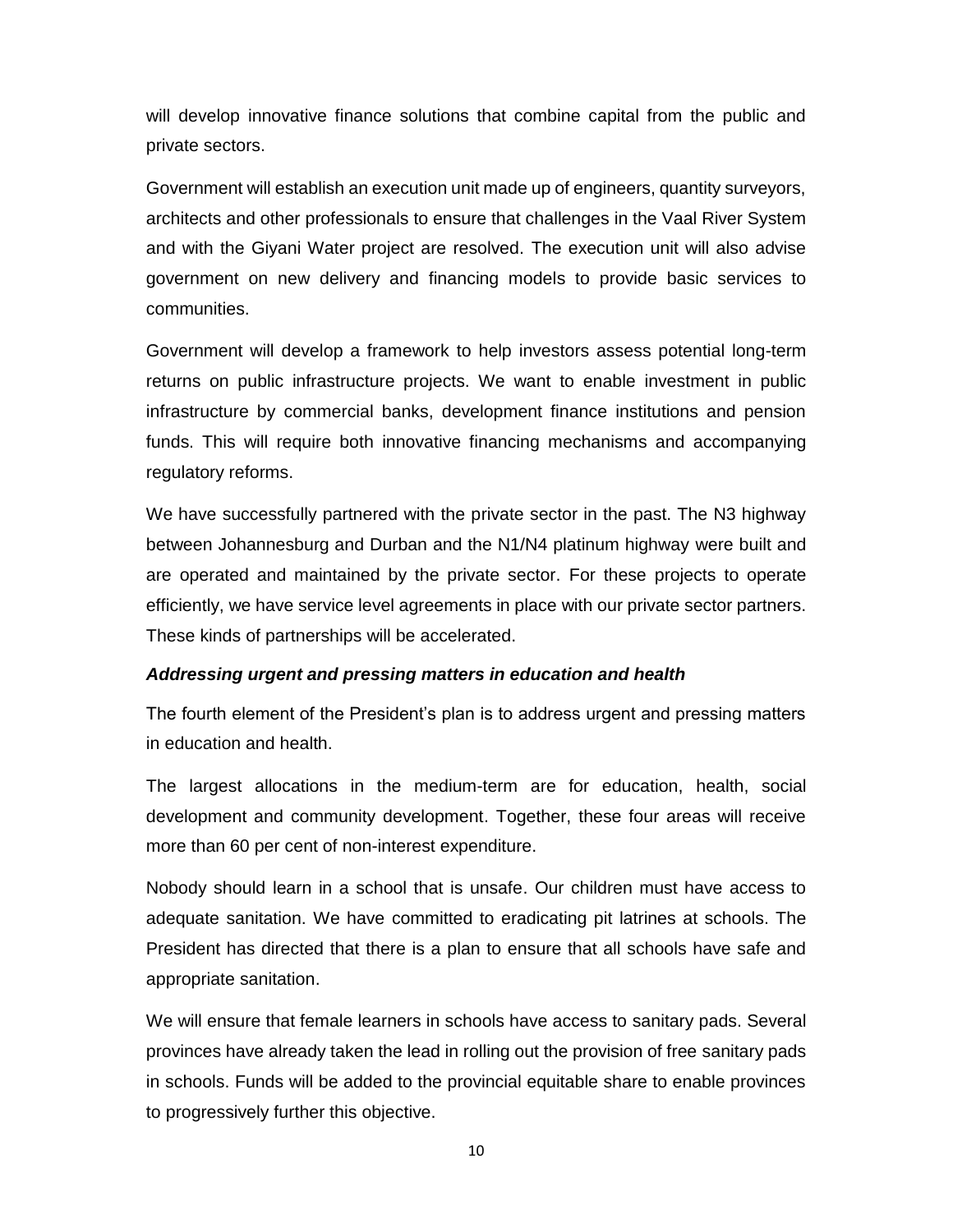Access to health care services is enshrined in our Constitution and in our Bill of Rights. We will continue to work closely with the National Department of Health and other role players to ensure that the gradual phased implementation of National Health Insurance is adequately financed. We are immediately reprioritising R350 million to recruit in excess of 2 000 health professionals into public health facilities. We are further reprioritising R150 million to purchase beds and linen for hospitals where the need is most dire. These two interventions build on the Presidential Health Summit convened last weekend which has brought new focus to improving the quality of health care.

#### *Investing in municipal social infrastructure improvement*

The final element of the President's plan to stimulate the economy focuses on investing in municipal social infrastructure.

All South Africans share the pain of poorly performing municipalities: potholes, broken street lights, roads that flood when it rains, and challenges with electricity.

We are acutely aware that some municipalities are facing serious capacity constraints in executing their plans and programmes. The Auditor-General has consistently shared audit messages that emphasise the importance of accountability in the management of municipal affairs. This year, 113 municipalities adopted unfunded budgets, up from 83 in the previous year. Municipalities owe more than R23 billion to service providers – mainly to Eskom and water service agencies.

In many cases, like in the Modimolle-Mookgophong municipality, the financial challenges faced by municipalities are a reflection of weaknesses in governance, or even fraud and outright corruption. The funds lost by municipalities in the collapse of VBS Mutual Bank offer a dramatic illustration of how greed and corruption impacts the achievement of developmental objectives.

This matter was ventilated in the house yesterday. But this is not the only case in which public funds have been diverted to benefit a few greedy individuals. There are such many cases where projects are manufactured, contracts are awarded corruptly and construction costs are inflated, or where corrupt practices have taken hold in the provision of land use rights.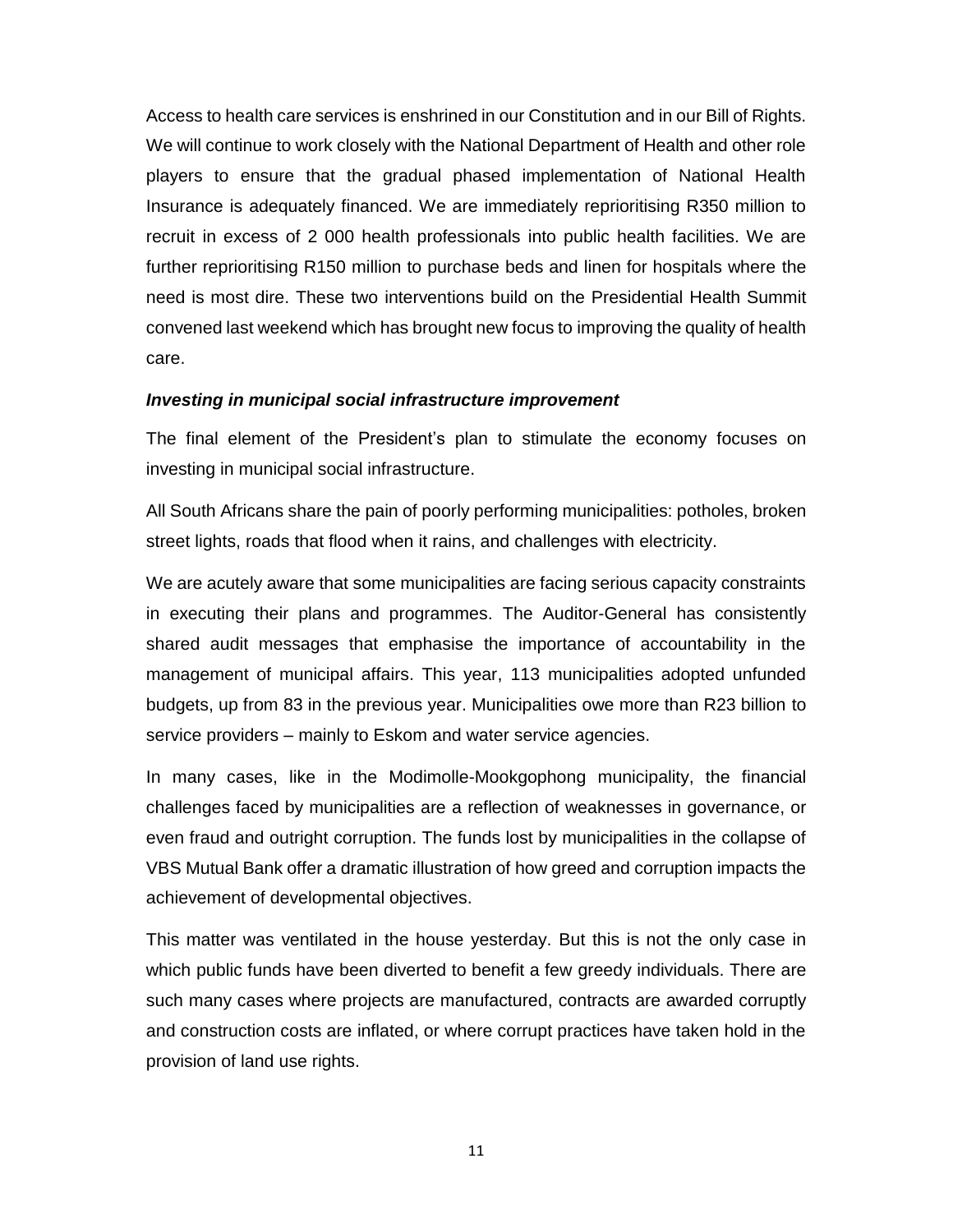For those with some knowledge of the Bible, you will recall the words of Isaiah in chapter 58 verse 12:

*"Your people will rebuild the ancient ruins and will raise up the age-old foundations; you will be called Repairer of Broken Walls, Restorer of Streets with Dwellings"*

We must repair our towns, and our streets, and fix the pipes under our roads.

The National Treasury will work closely with the Department of Cooperative Governance and Traditional Affairs to deal with financial misconduct in all spheres of government. We are developing measures to improve transparency and governance processes. Key is the employment of qualified, competent and incorruptible officials. We need to restore a culture of compliance with the PFMA and MFMA in all organs of state.

Civil society can help. In some cases, such as in Emalahleni, citizen associations have successfully challenged local government to implement the measures prescribed by law to address financial problems.

#### **Fiscal stance**

The President's plan is achievable. But any growth plan must be built on two macroeconomic preconditions: a sustainable fiscal position and low and stable inflation. I am confident that Governor Kganyago and his team will continue to work tirelessly to keep inflation down. And please, let us not distract him with these regular attacks on the mandate and independence of the South African Reserve Bank. Today we reiterate what is contained in section 224 (2) of the Constitution:

"*The South African Reserve Bank, in pursuit of its primary object, must perform its functions independently and without fear, favour or prejudice, but there must be regular consultation between the Bank and the Cabinet member responsible for national financial matters.*"

My job is to make the fiscus stronger.

Government remains committed to its goal of stabilising and bringing down the debtto-GDP ratio. In recent months, deteriorating economic performance, revenue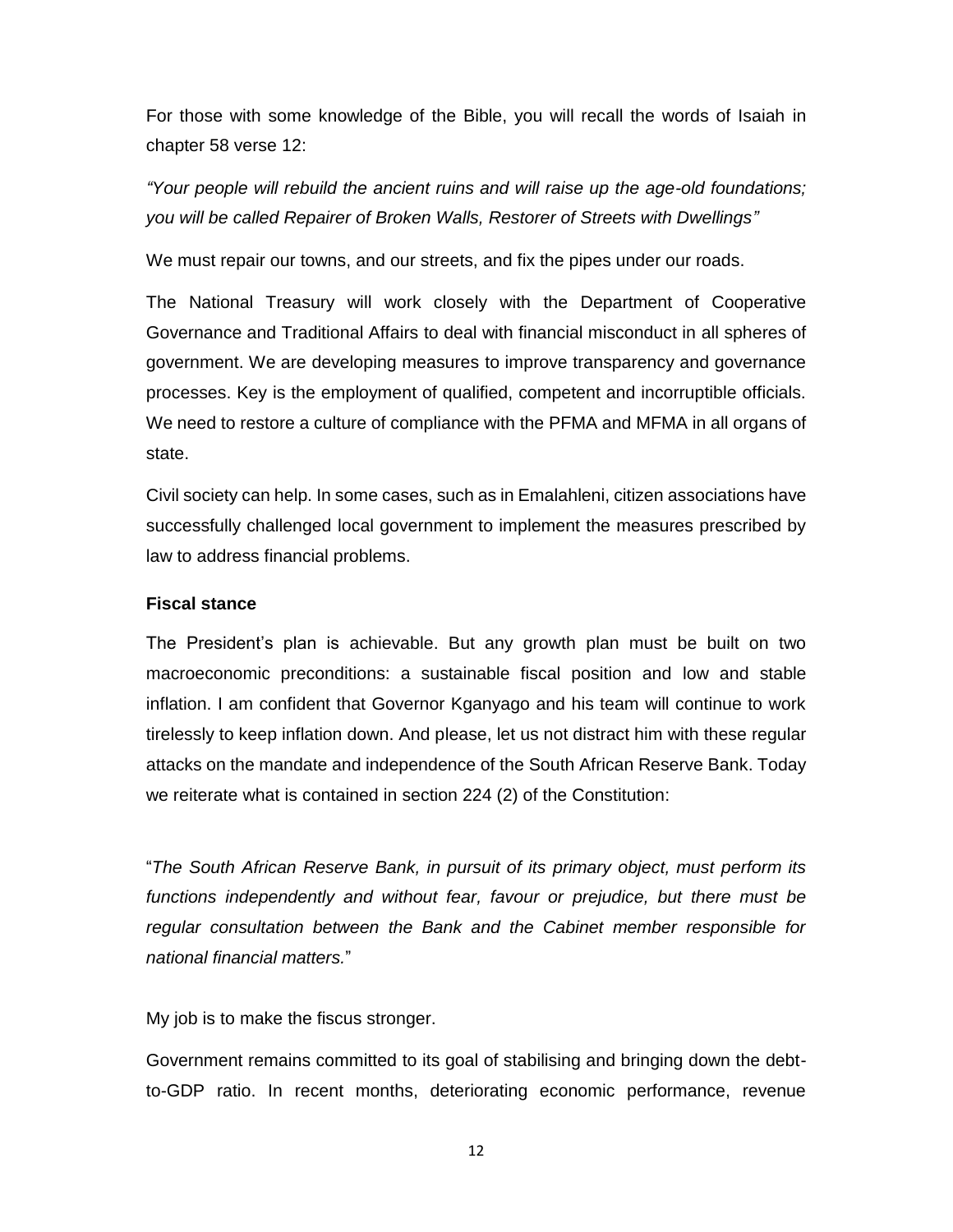shortfalls and a weaker rand have all contributed to higher debt projections. The consolidated budget deficit is estimated at 4 per cent in 2018/19, compared with the 2018 Budget projection of 3.6 per cent of GDP. After rising to 4.2 per cent, the deficit stabilises at 4 per cent in the outer years. Gross debt is on pace to stabilise at 59.6 per cent of GDP in 2023/24.

Other risks identified in the February 2018 Budget have materialised, including a public-service wage agreement significantly above inflation, and the continued decline in the financial condition of some state-owned companies, leading to requests for budget support.

In recent budgets, we took important steps by reducing the expenditure ceiling and increasing taxes. Given the weakness of the economy, government is aiming to manage these pressures, while avoiding additional fiscal measures that could limit growth.

The 2018 public-service wage agreement exceeds budgeted baselines by about R30.2 billion over the medium term. We have not allocated additional money for this. National and provincial departments will be expected to absorb these costs within their compensation baselines. The Department of Public Service and Administration will work with national and provincial departments to help them manage the implementation of the agreement, while protecting our key developmental priorities.

The wage bill remains the biggest cost pressure on the budget. Over time, wages have crowded out other goods and services and capital investment, particularly in health, education and defence. In some cases, this has contributed to a build-up of unpaid invoices in provincial departments.

Around 85 per cent of the increase in the wage bill is due to higher wages, rather than headcount increases. The national wage ceilings remain unchanged, despite the new wage agreement.

Revenue collections up to the end of September 2018 have grown by 10.7 per cent compared to the same period last year. Latest estimates, however, suggest that the full year tax collections will be R27.4 billion less than expected, of which R20 billion reflects increased VAT refunds, and R7.4 billion reflects lower corporate tax and personal income tax. Although some of the VAT refunds reflect 'once-off' payments,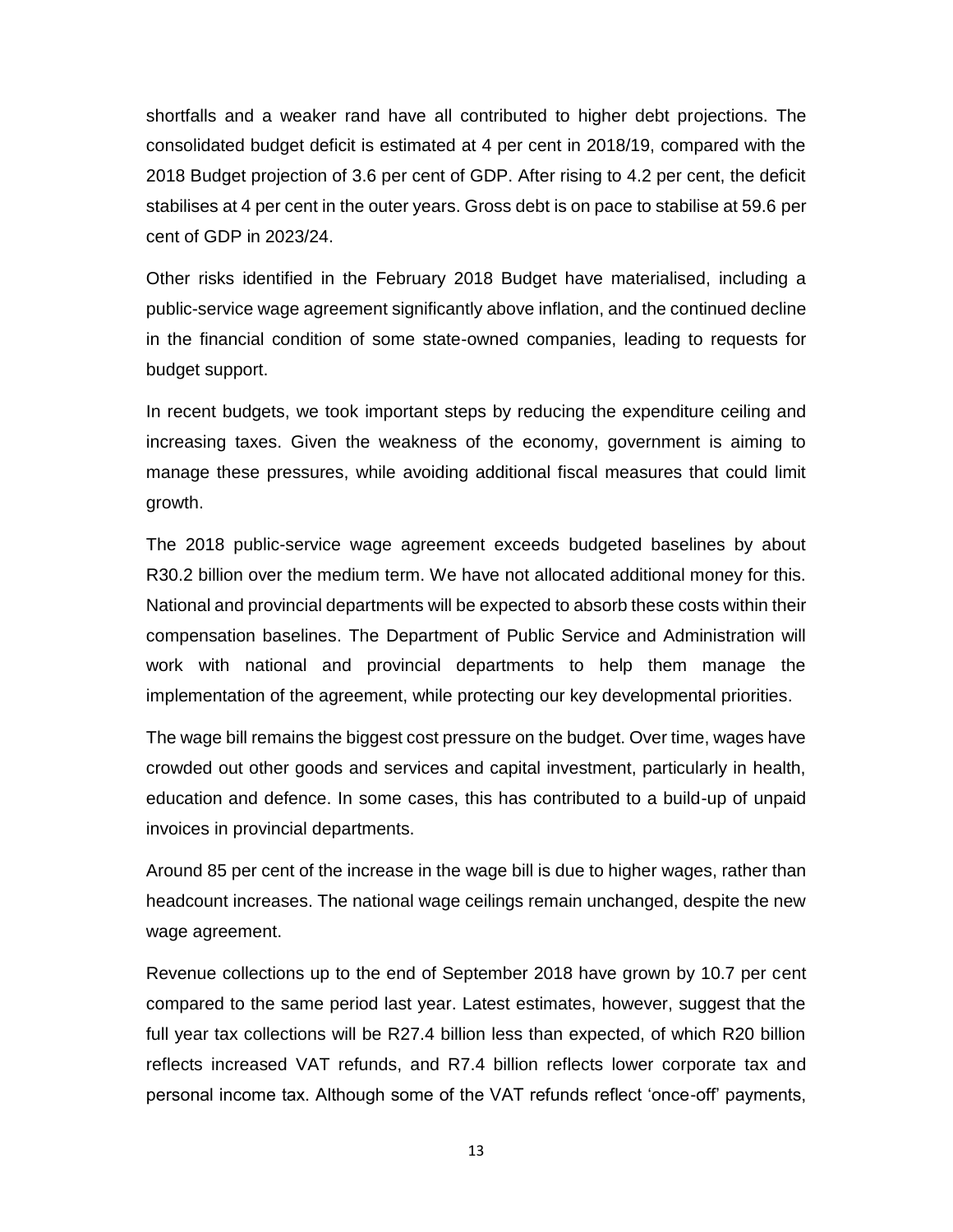we expect revenue shortfalls of R24.7 billion in 2019/20 and R33 billion in 2020/21, relative to the 2018 Budget.

Madam Speaker, concerns have been expressed about the slow pace of VAT refunds. We recognise that this has hurt the cash flow of a number of companies, including small businesses. The Acting SARS Commissioner has committed to processing the outstanding VAT refunds as quickly as possible. We estimate total additional VAT refunds of R20 billion, made up of R11 billion to clear the backlog, and an upward revision of R9 billion for the current fiscal year.

We are of the view that this will provide a much-needed boost to the real economy.

An Independent Panel of Experts investigated options to mitigate the impact of the VAT increase on lower income households. My thanks to the panel for their excellent work. I would also like to thank the 30,000 individuals and NGOs who provided comments on the Panel's recommendations.

Madame speaker, I received 3 299 tweets in total. One of them is from Tintsi Ngwenya in Johannesburg, who said:

### "*Sanitary pads should be tax free*"

After considerable debate and consultation, as of the 1 April 2019, government will zero-rate the following items:

- 1. Sanitary pads
- 2. Bread flour
- 3. Cake flour

The revenue loss associated with zero-rating these items is estimated at R1.2 billion. However, zero-rating these products targets low-income households and restores the dignity of our people.

On carbon tax, we have heard the concerns of business and labour during the parliamentary hearings. The carbon budgeting system and the carbon tax will be aligned. This is done by imposing a higher tax rate as a penalty for emissions exceeding the carbon budget. The original date of implementation was 1 January 2019, but this will be postponed to 1 June 2019.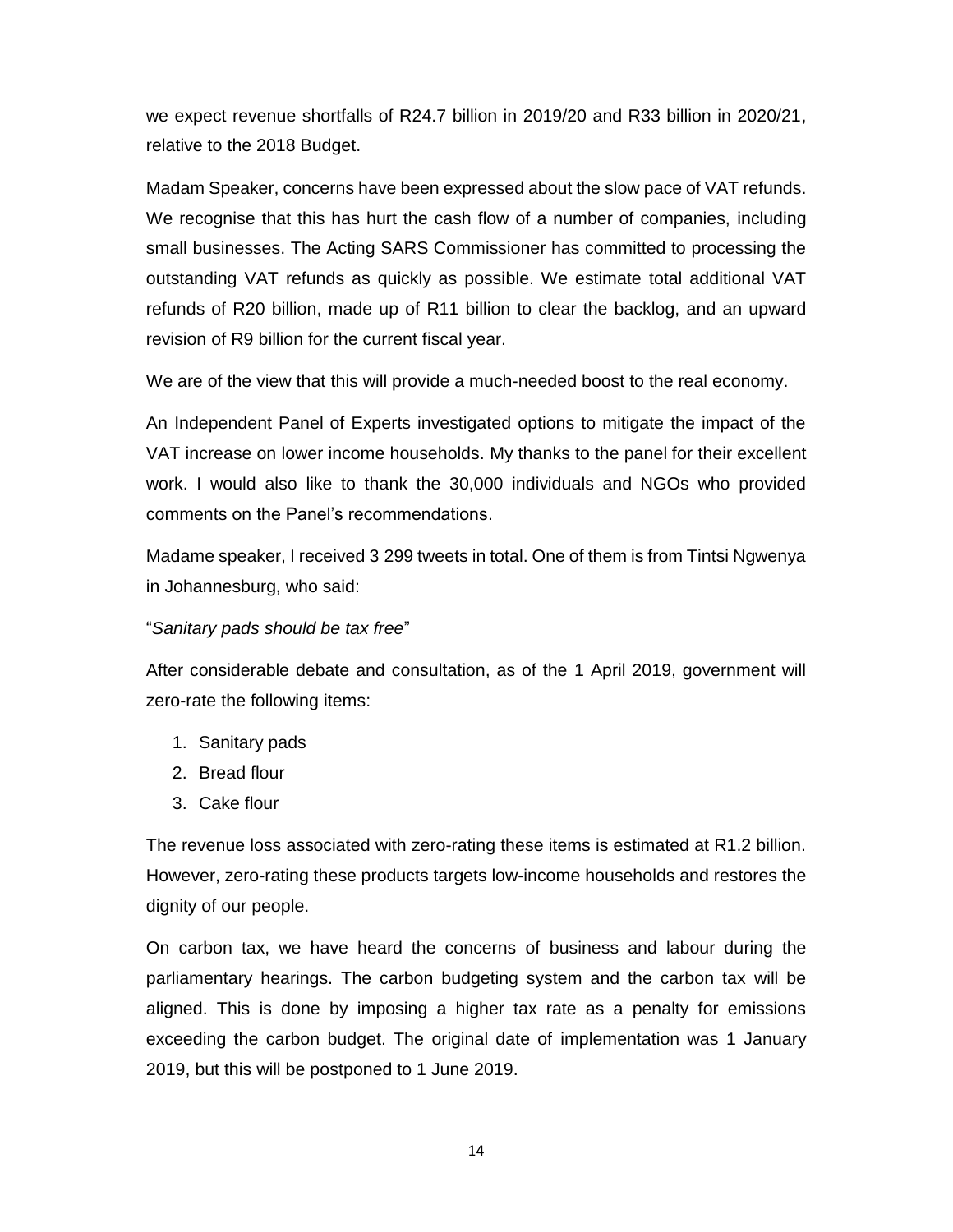# **Restoring good governance and fighting corruption**

We can spend our money better. Too much money goes missing. We must restore good governance and fight corruption in all of its forms. Money that leaks out of the system is no longer available to support our efforts to reduce poverty and lighten the burden of the poor.

Madame speaker, among the many tweets we received from the South African public was a plea to strengthen the internal auditing capacity at our municipalities.

It is necessary for us as a country to face up to the events of the recent past, and learn from them. We are taking the following steps to strengthen financial management:

- 1. Treasury will work with the Office of the Auditor-General to reduce fruitless and wasteful, irregular and unauthorised expenditure. Law enforcement agencies will act against those implicated in wrongdoing.
- 2. At local government level, we are deploying skilled professionals to boost revenue collection and attain our developmental objectives. Many of these are retirees that have heard the President's *Thuma Mina* call.
- 3. There will be financial recovery plans for non-performing departments.

## *Reforming state-owned companies*

Madam Speaker, our state-owned companies can spend our money better. Many of these state-owned companies need to be reconfigured.

In the past year, almost all of the regional and domestic routes operated by South African Airways have become profitable. SAA will reduce and ultimately stop operating loss-making international routes. SAA procurement has unlocked annual cost savings of R400 million.

Despite these efforts, SAA is still loss-making and even more radical measures need to be undertaken. There should be no holy cows!

To support a sustainable reconfiguration of our airline portfolio, in 2018/19 government will provide additional funding for SAA and South African Express Airways. Minister Gordhan and I are working closely to limit the fiscal cost of these measures. By the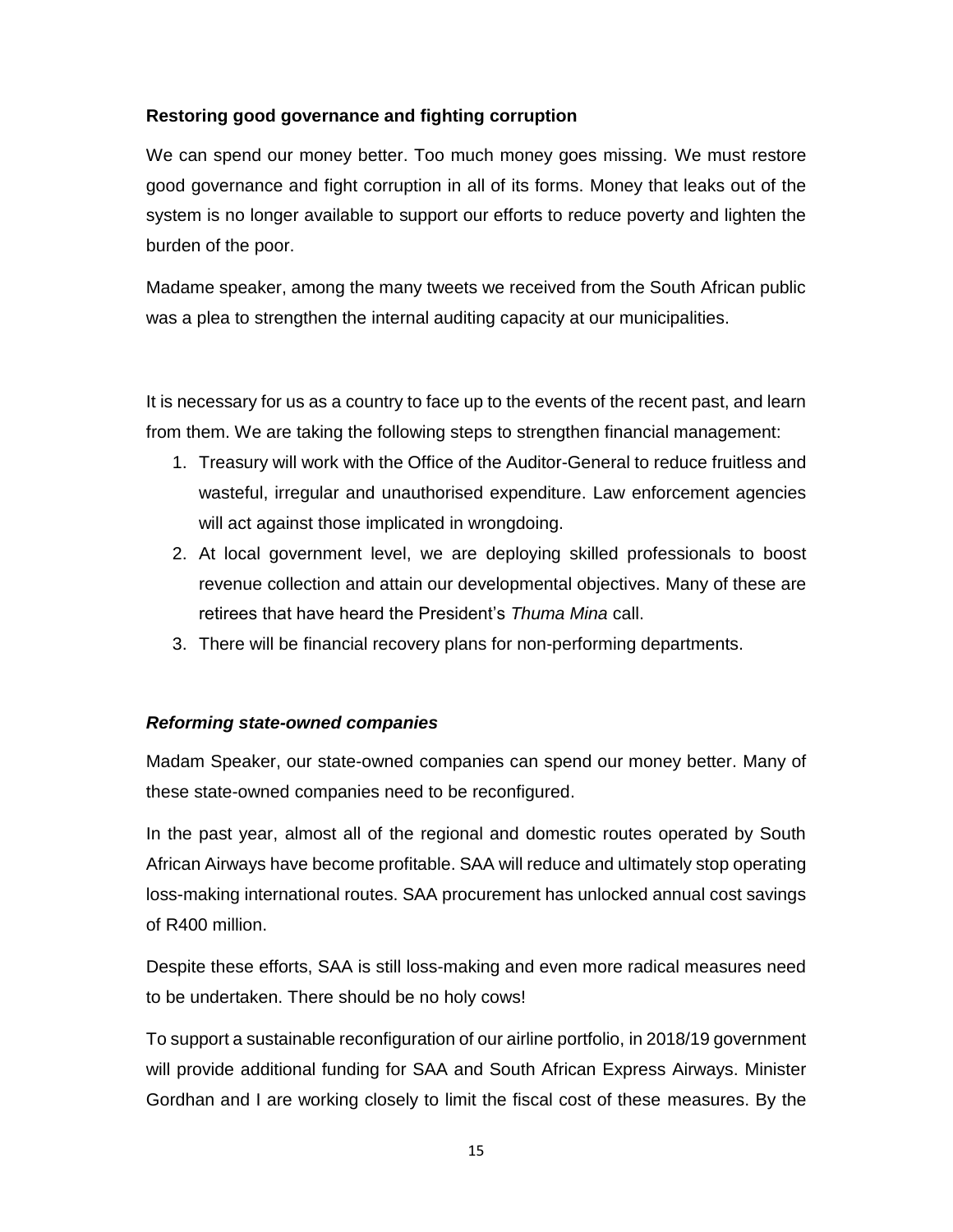end of the year, the boards of these two companies will present plans to strengthen and align their operations.

Government has been working with the Johannesburg Stock Exchange to strengthen debt listing requirements for all issuers, including state-owned companies. These proposals aim to bring about increased transparency and improved governance for SOCs, and complement other government measures.

## **Thank you and conclusion**

Madam Speaker, as I conclude, allow me to thank the President for his guidance and leadership. My appreciation also goes to the Deputy President. I would like to thank the Minister of Defence and my Cabinet colleagues, including members of the Ministers' Committee on the Budget, for their cooperation and support.

I also wish to thank Provincial Premiers, Finance MECs, and Municipal Mayors, who share our fiscal and financial responsibilities.

Deputy Minister Gungubele, the acting commissioner of the South African Revenue Service, the 10th Governor of the South African Reserve Bank and the Director-General of the National Treasury have been resolute pillars of support.

I know that Members of the House will join me in expressing appreciation to:

- 1. Staff of the National Treasury,
- 2. The South African Revenue Service, and
- 3. The finance family institutions.

I am also grateful to the finance and appropriation committees, who have responsibility for steering consideration of the Division of Revenue Amendment Bill, the Adjustments Appropriation Bill, the Finance Bill and the Taxation bills.

Madam Speaker, let me summarise my main points.

- 1. South Africa finds itself at a crossroads. This Medium-Term Budget Policy Statement highlights the difficult choices that we need to make over the next few years.
- 2. Our economic outlook has been revised down due to a technical recession and turmoil in international markets. Our economic growth will be just 0.7 per cent this year, rising to over 2 per cent over the medium-term. Relative to the 2018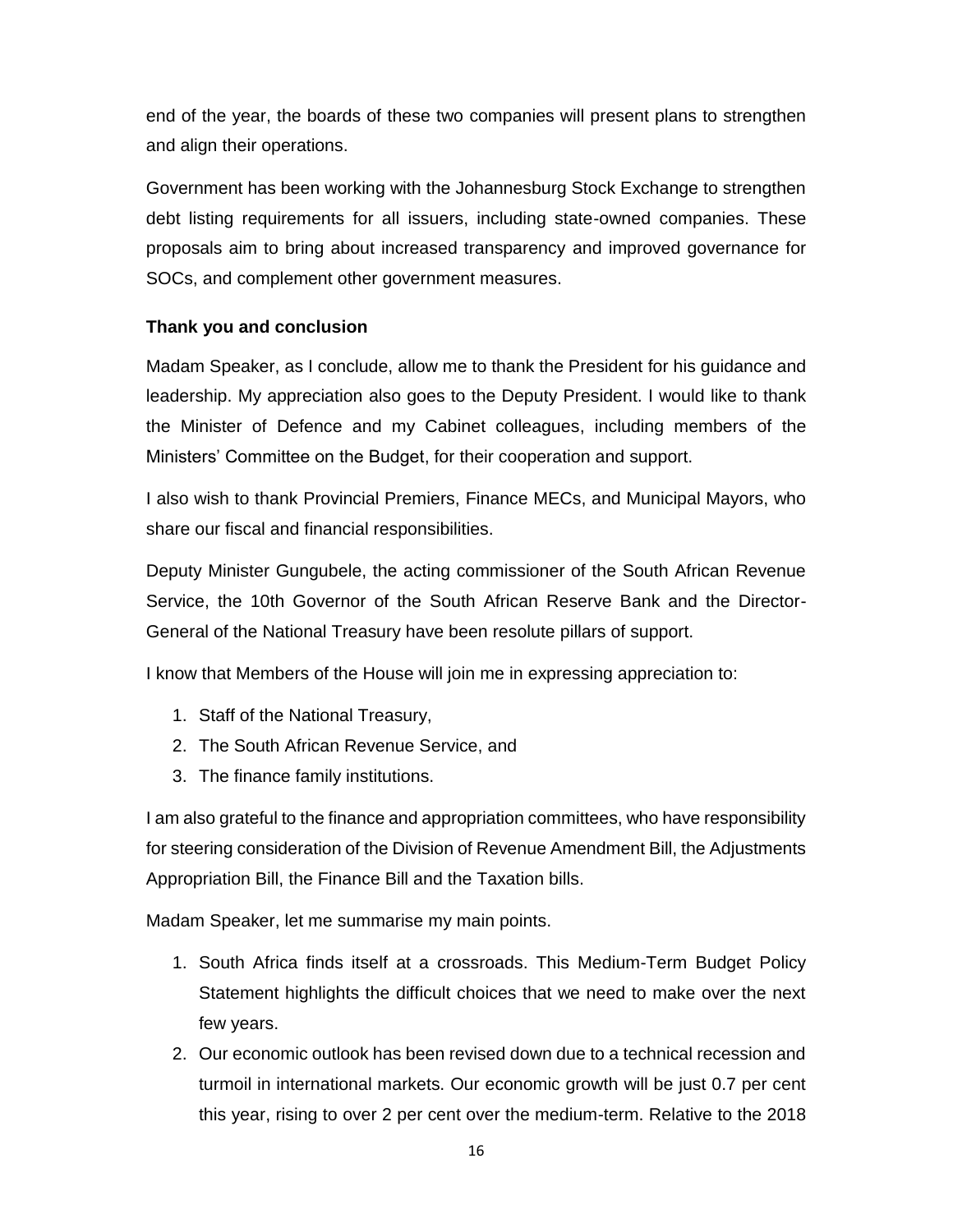Budget, revenue has been revised down. Once-off factors have contributed to the debt projections being revised upwards.

- 3. Against this background, together, we have much to do. We must repair damaged government institutions, as their failure impacts poorer households the most. There have been failures at municipal, provincial and national departments. There have been governance challenges at key state institutions.
- 4. State institutions are being repaired and renewed, but serious governance problems exist across the public sector. Our state-owned companies need to be reconfigured in a number of ways.
- 5. The President has initiated a plan that will support our economic recovery. We will implement growth enhancing economic reforms. We will reprioritise public spending to support growth. We will take steps to establish an Infrastructure Fund that will create opportunities for private-sector financing. We will urgently deal with education and health, and invest in municipal social infrastructure.
- 6. Our growth reforms will be underpinned by fiscal and monetary stability. I will ensure our debt stabilises and is reduced as soon as possible.

In conclusion, Speaker, let us not forget that this year marks the centenary of Madiba's birth. As we were preparing this Medium-Term Budget Policy Statement, his wise words came to mind:

*"Difficulties break some, but make others. No axe is sharp enough to cut the soul of a sinner who keeps on trying, one armed with the hope that he will rise even in the end."*

We can choose whether or not these difficulties break us as a country, or make us.

We can choose whether we will allow the axe to cut our soul, or if we will try again. We must make sacrifices and choose a path of redemption. As Dickens notes:

*"It is a far, far better thing that I do, than I have ever done; it is a far, far better rest that I go to than I have ever known."*

All South Africans want us to choose the path of prosperity and opportunity.

We are at the crossroads, we can either choose to go left or to go right or to go straight on the path to nowhere. We are choosing the road of prosperity and opportunity, where